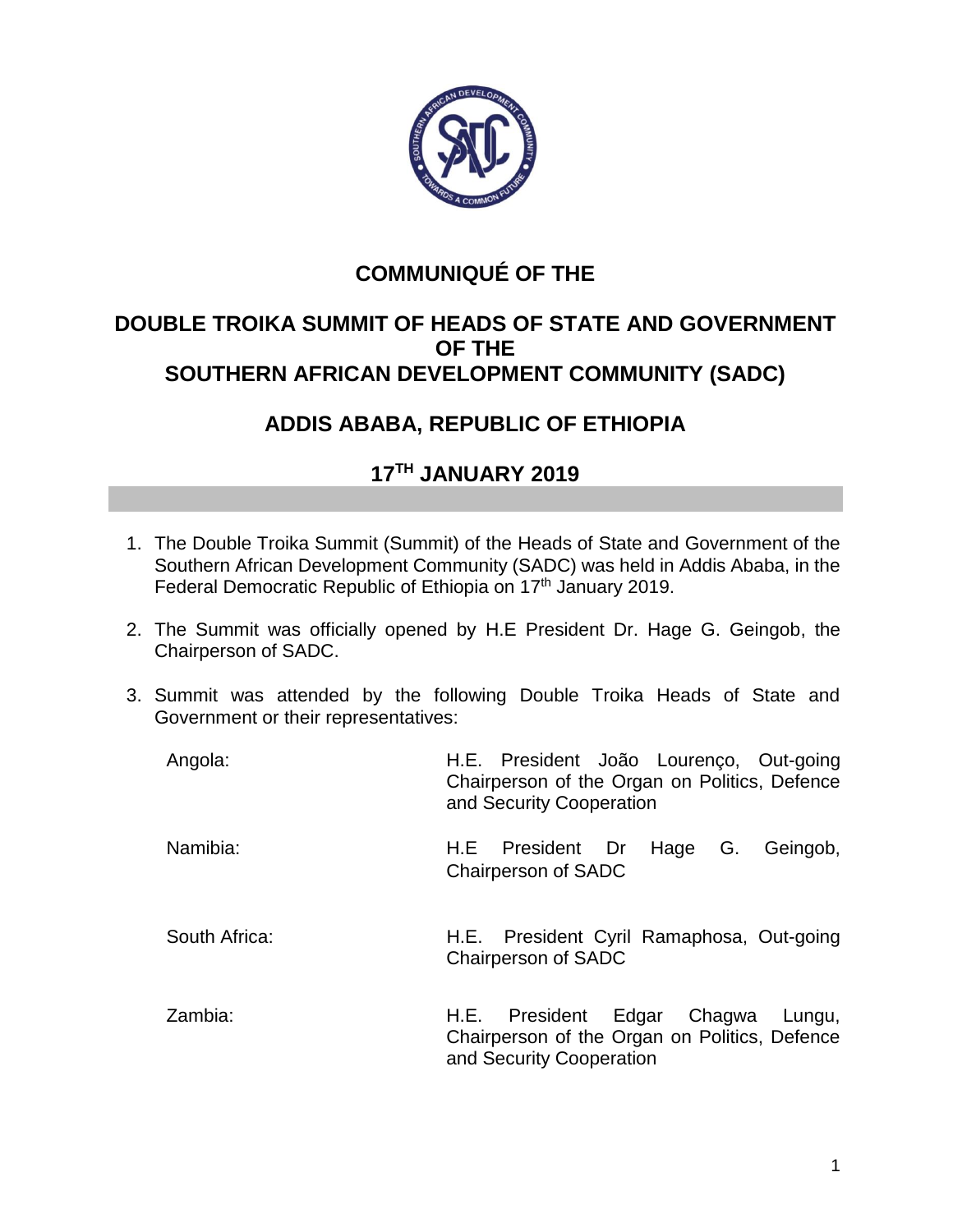Tanzania: H.E. Dr. Augustin P. Mahiga, Minister of Foreign Affairs and East African Co-operation, representing the In-coming Chairperson of SADC

Zimbabwe: H.E. Mr. Raphael Faranisi, Ambassador of the Republic of Zimbabwe to the Democratic Republic of Congo, representing the In-coming Chairperson of the Organ on Politics, Defence and Security Cooperation

- 4. Summit was also attended by the Executive Secretary of SADC, H.E. Dr. Stergomena Lawrence Tax, and was briefed by H.E Leonard She Okitundu, Deputy Prime Minister and Minister of Foreign Affairs and International Co-operation of the Democratic Republic of Congo (DRC).
- 5. Summit reviewed the political and security situation in the Democratic Republic of Congo (DRC) following the Presidential, Legislative and Provincial Elections that were conducted in the country on 30<sup>th</sup> December 2018.
- 6. Summit congratulated the Government of the Democratic Republic of Congo and Independent National Electoral Commission (CENI) for organising and conducting generally peaceful elections, notwithstanding some incidences and the logistical challenges, coupled with the impediments brought about by the devastating Ebola outbreak and security insurgencies.
- 7. Summit commended the Congolese people and all Political Stakeholders for ensuring that the elections were conducted in a peaceful manner.
- 8. Summit commended H.E. President Joseph Kabila for his leadership in holding the elections.
- 9. Summit noted that that due to the outbreak of the Ebola Virus in Beni and Butembo areas, combined with security challenges, Legislative and Provincial elections in Beni, Butembo and Yumbi were postponed to March 2019.
- 10.Summit encouraged the Government of the Democratic Republic of Congo to continue maintaining peace and security in the country.
- 11.Summit took note of the election petition filed in the Constitutional Court challenging the provisional results of the Presidential Election and called upon all the Congolese People and all the concerned Political Stakeholders to remain calm and act in a way that consolidates democracy and preserves peace, and to address any electoral